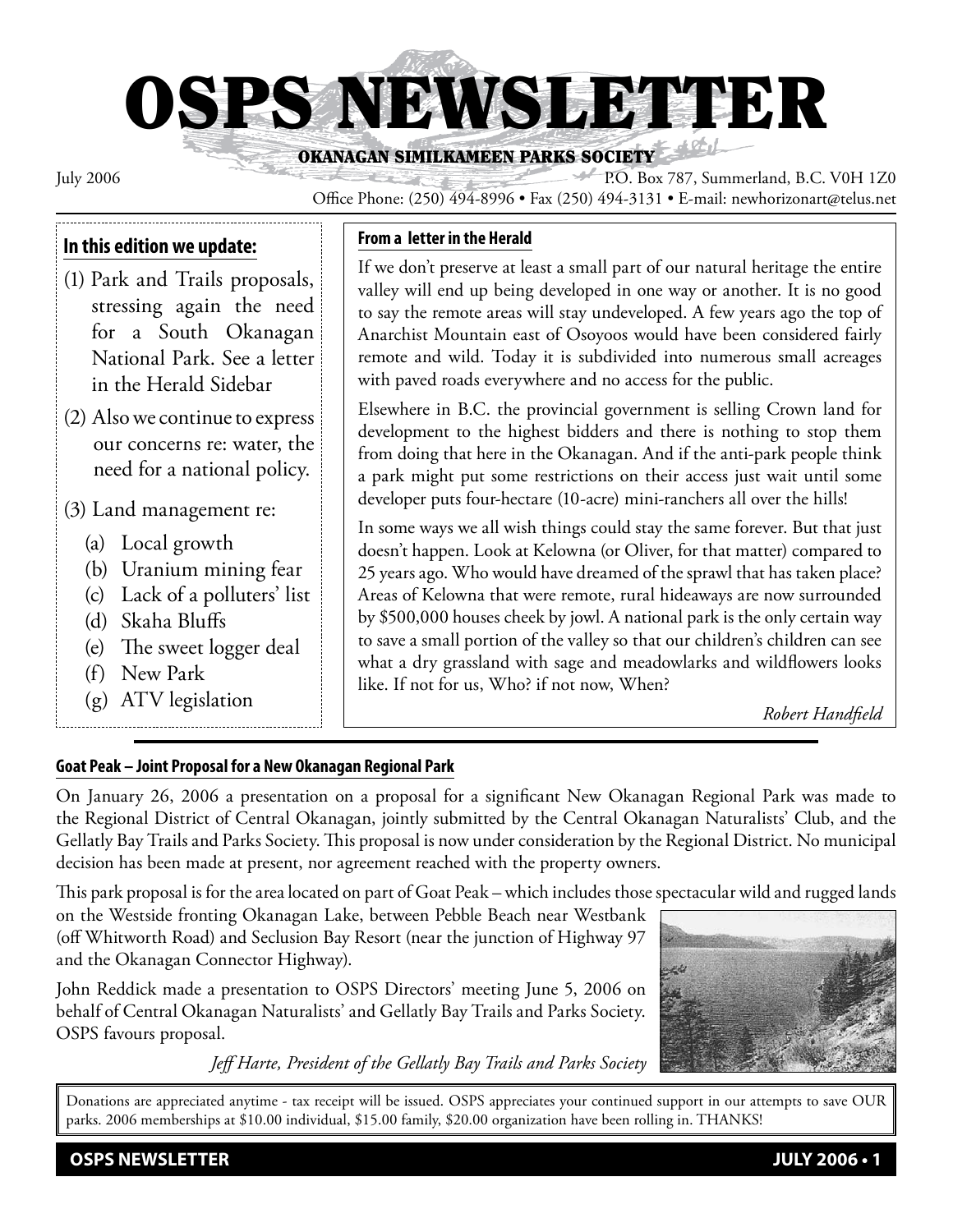### **South Okanagan National Park**

#### **Proposed park would preserve flora and fauna**

I am strongly in favour of the proposed federal national park for the following reasons.

This park, established over the long term, is the best way to preserve and manage the unique flora and fauna of the South Okanagan-Similkameen.

A federal park will ensure a legacy for future generations with consistent and high quality management, conservation and adequate financial support.

It will also create an exceptional opportunity to generate local and tourist activity that will bring millions of annual revenue to the area.

Several aspects of this proposal are critical.

The proposed trans-boundary linkage with the State of Washington and the inclusion of the Vaseux Lake complex with that of the White Snowy-Kipoola-Kobau complex is vital to maintain ecological integrity and wildlife corridors.

This is a true Canadian treasure and heritage and we are morally obligated to protect the area and its species for future generations.

The establishment of a national park is a significant opportunity to engage the First Nations culturally, financially and in management. First Nations tourism and eco-tourism are a winning team.

It is important that the public be aware that \$50 million has been set aside to acquire grazing rights on crown land from willing sellers for conservation financing options for First Nations and to purchase land from willing sellers at fair market value.

If we do not support this proposal now, we will have missed what is likely the last opportunity to protect viable areas of unique wildlands and its inhabitants.

For more information visit the National Park Reserve Feasibility Study office at 102 Industrial Place, Penticton or visit www.pc.gc.ca/sols

> *OSPS Member, Laurie Rockwell Summerland Review, June 8, 2006*



#### **Proposed National Park**

Senator Ross Fitzpatrick said through the course of its development, the park would produce 832 full-time equivalent jobs, which would translate into 161 full-time jobs in terms of daily park operations and could see as many as 300,000 visitors each year by 2015.

Fitzpatrick said in terms of a national park it isn't large, but "it's very environmentally sensible … it's the crucible of one of the most beautiful parts of Canada."

> *Scott Trudeau Penticton Herald, June 19, 2006*

#### **Why is Parks Canada conducting this study?**

Parks Canada is interested in representing the Interior Dry Plateau Natural Region in Canada's system of national parks. A national park reserve would be dedicated to

the people of Canada for their benefit, education and enjoyment, and would remain unimpaired for the enjoyment of future generations.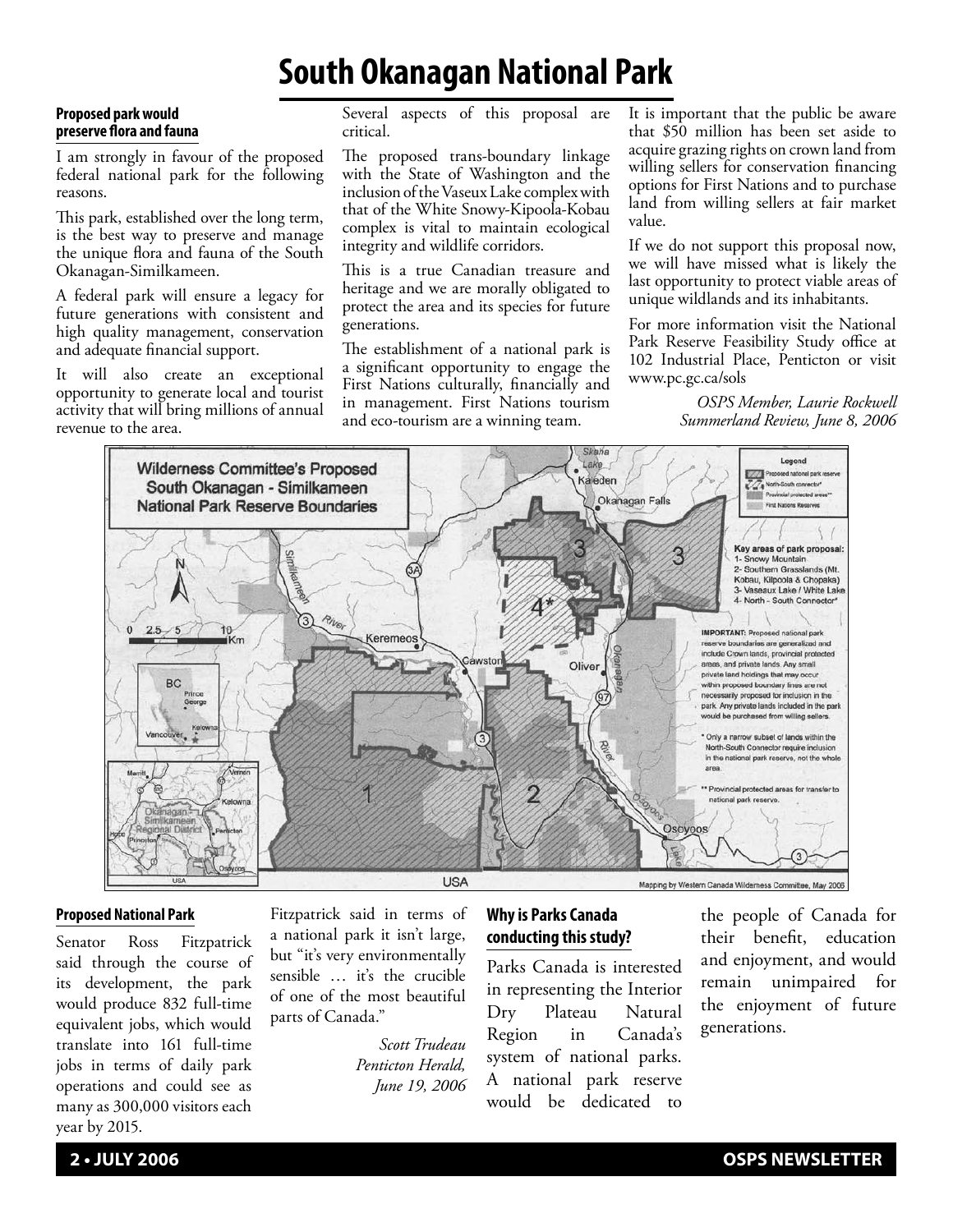#### **Penticton given a glimpse of proposed park**

As a portion of the draft concept includes the Lower Similkameen Indian Band reserve, those portions would not be included as part of the national park reserve, said Hurd. The park would not be established until any outstanding First Nations title and rights issues were resolved, he said. An agreement with First Nations would also allow for continuation of renewable resource harvesting, according to Parks Canada.

The draft concept for the park includes 250 square kilometers of area that are already protected by the province under the Okanagan Shuswap Land and Resource Management Plan (LRMP), a portion of which seven ranchers currently hold grazing tenure on. The remaining area of the draft concept marked for potential future additions is made up of Crown land and 13 privately owned properties.

If it is determined that a park is feasible, Parks Canada would gradually phase out grazing tenure and possibly buy home ranches on a "willing seller, willing buyer basis," said Hurd. All of the affected ranchers would receive compensation, said Hurd.

With respect to unwilling sellers, Parks Canada would "respect interests," he said, adding that government would look at the link between Crown land tenures and the viability of a home ranch. For example, Hurd said, grazing could be permitted if used as a fire mitigation method or to improve ecology.

Guide outfitter sports hunting would also be phased out and its tenure holders compensated, said Hurd.

If the national park is established, Parks Canada would also prohibit sports hunting, use of motorized vehicles, helicopter training, mining and trapping. But Hurd said solutions for these stakeholders would also be discussed and could include off-site mitigation, such as helping to improve hunting conditions in other areas.

Affected stakeholders would receive compensation for their loss, as well, said Hurd.

The Western Canada Wilderness Committee and South Okanagan Naturalist Club sent out its own press release encouraging people to sign their online petition or write to the prime minister to push for the establishment of the park.

The WCWC says the park could be "one of the most exceptional conservation opportunities in our history," and says current conservation efforts in the area are welcome, but the higher level of conservation afforded by a national park reserve is essential. It points to the large population of species at risk residing in the study area. It would include six of B.C.'s 14 major ecosystem types, said the WCWC. The park would also increase the amount of funding to the area for research and ecological restoration.

> *Tracy Clark Penticton Western, June 2, 2006*



#### **National park is the only way**

Having lived in this part, of that lovely place called the South Okanagan for a long time, does not, contrary to what some would have you believe, give one any special rights, privileges or considerations.

It does enable you to observe change. Many of the places I used to take my scout troop for an outing, are now private property.

I see this as continuing, and while I have no objection to people owning land, if we are to have a place where people, your grandchildren and mine, can walk, hike or just wander and observe all about them, we need some Crown land set aside, and protected from any who would spoil it for us all.

I believe a national park is the only way to obtain that goal.

Studies have shown a very large majority of people wish this to happen.

If we remain the silent majority this may not happen.

Longtime OSPS Director

*Harold King, Oliver Penticton Herald, May 3, 2006*

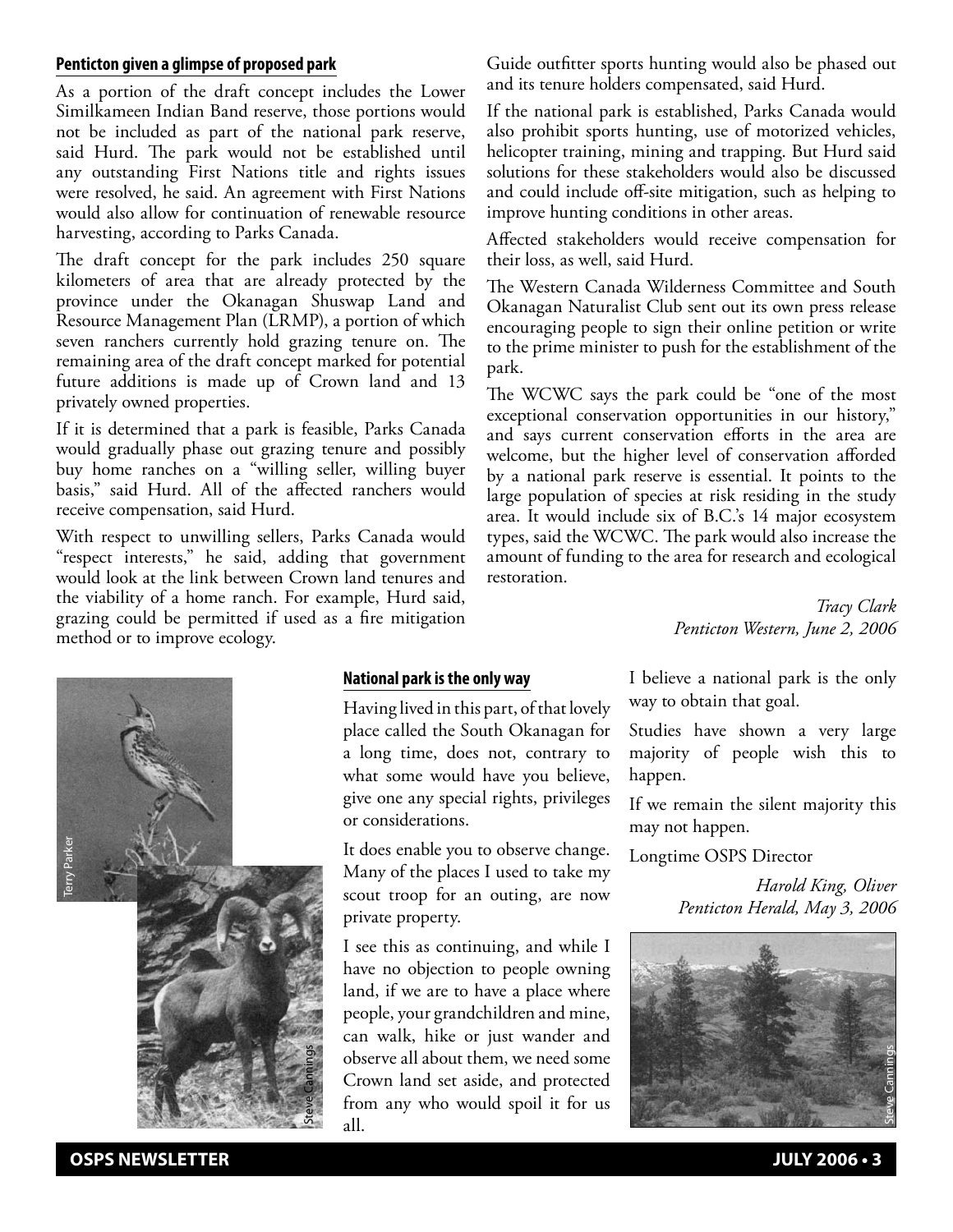#### **Society tackles task of defending lake**

We monitor, we protect, we educate. This is the motto of the Osoyoos Lake Water Quality Society, a group which has overtaken many provincial and federal responsibilities to ensure the future of the lake is clear, clean and safe.

The society was established in 1992 in response to reports that called the lake a "noxious cocktail of nitrates and phosphates."

When they first started testing, phosphate levels in Osoyoos Lake were twice what they should have been, said Dallas.

With help from town council – who Mayor Slater said pushed the government to approve funding – most communities upstream from Osoyoos Lake switched from septic tank systems to sewer systems. This resulted in a dramatic improvement in water quality in the lake, which now reporting acceptable phosphate levels, said Dallas.

An issue for those living near the lake or operating a business near the lake was the high water level during the summer months, which has a major impact on their properties, as high winds and passing boats create waves

that erode lakeside properties, drench campsites and soak hay fields. The group recommends a study to look at lowering the lake water level by six inches to improve these conditions.

But it's the impact of these lakefront properties on the environment, not the other way around, that concerns the Osoyoos Lake Water Quality Society, said Dallas.

Development along the shoreline has changed the

shorelines and destroyed wetlands and fish habitats, says the society.

The society suggests that regulations need to be made that ensure developers can no longer erect concrete walls at the edge of the water. The society also pushed for stronger rules regarding setbacks.

Regardless of the new town rules, there are very few wetlands and riparian habitats left near Osoyoos Lake, said Dallas. This is due to a development and tourism-driven council, he said.

*Tracy Clark Penticton Western, April 23, 2006*

#### **Turning the tide on water shortages**

According to the United Nations, more than one billion people around the world already lack access to fresh drinking water. If current trends continue, two-thirds of the people on the planet will not have adequate access to clean water by the year 2025. In Canada, we are not immune to the growing threats of water scarcity. Twenty per cent of municipalities have faced shortages in recent years. Canada is home to 7 per cent of the world's fresh water supply, but we are second only to the United States in water use per person, which places us among the worst water-wasters in the world.

But selling Canada's water is not the answer to water scarcity in the U.S.

#### **Treating water as a commodity is a dangerous gamble that gives people with money access to water, and could leave low-income people without.**

That's why we need a national water policy that protects Canadian water from commodification and bulk exports. If you can believe it, our national water standards haven't been updated since 1987!

The Prairie Provinces are home to a host of water supply and demand concerns. Alberta is in the midst of an economic boom because of rising oil prices.

The oil industry uses a substantial amount of water for its deep well injection processes, and that water is permanently taken out of the water

cycle, meaning it is not treated and returned to the watershed.

First and foremost, a national water policy must protect water as a public resource. It should ban the export of water, create national standards for clean drinking water, and commit federal funds to help municipalities and Aboriginal communities upgrade water infrastructure. A national policy must include a comprehensive water conservation plan. It must ensure that water cannot be traded in existing or future trade agreements.

To find out how you can join the campaign for a national water policy, visit www.canadians.org or call 1-800-387-7177 for more info.

> *Canadian Perspectives Summer 2006*

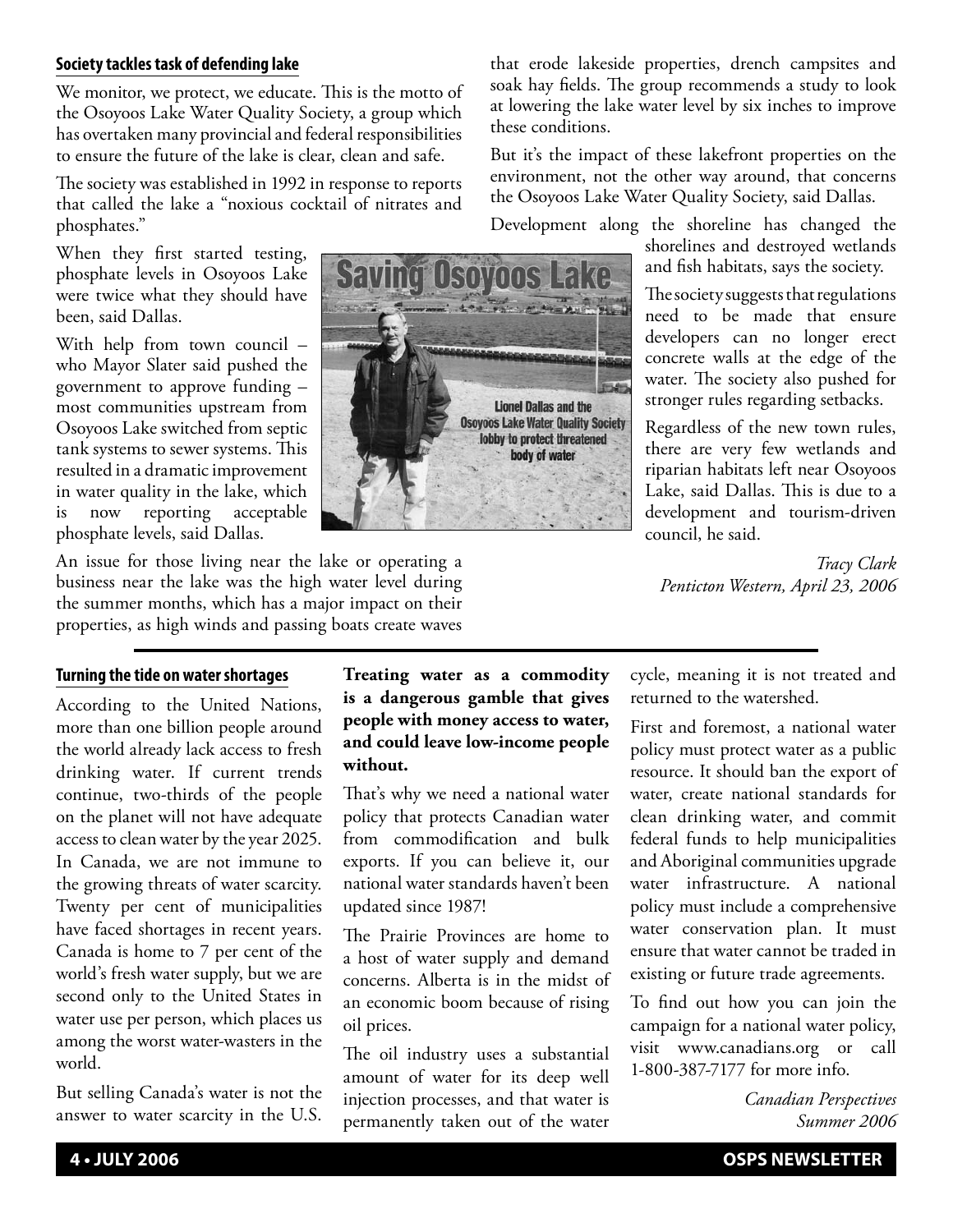#### **ATV LEGISLATION WHEN?**

The OSPS continues to hear of occasional ATV (All Terrain Vehicle) problems regarding trail usage.

Hikers are the predominant users of trails, but cyclists, horses and ATV riders also wish to enjoy the exercise and pleasure of trails.

However, all such use is not always compatible, one with another. So, in order to protect the trail, the users and the overseeing group for safety, pleasure and insurance purposes, some rules are needed:

**1) That all users obey all signage, e.g. regulating speed, motor noise, etc.**

#### **2) That all users participate in time and/or money needed to maintain the trail.**

#### **3) That all ATV riders be licensed, 16 or older and be insured.**

ATV licensing and insurance requires Provincial legislation making them mandatory. Such legislation is long overdue, but should be brought to the attention of all MLA's for action.

*NOTE: The OSPS has supported detailed legislation for over 30 years - with no results as yet.*

#### **Uranium mining will affect B.C.s biggest asset**

On March 17 I attended a meeting in Beaverdell about the possibility of uranium mining at the Blizzard site close to Big White and Beaverdell. I was impressed with the large number of people gathered there at the local fire hall. People were standing in the doorway. Whoever organized this meeting did a great job in advertising ad putting out signs to inform the people of the dangers of uranium mining. I left the meeting informed and empowered, knowing that with such information and opposition, there could not possibly be any uranium mining.

But we have to keep fighting and stay informed and for me the easiest way to do that was to become a member of the Committee for a Clean Kettle Valley.

So what if this uranium mining could bring in millions of dollars? At the expense of who?

Do we really want our children or grandchildren to be deprived of the beauty of nature? Not to mention the horrific health hazards associated with this kind of mining.

> *Sigrid Vanhaesebrouck Kettle Valley Penticton Western, April 30, 2006*

#### **Indian band ready to oppose mining bid**

The possibility of mining activity west of Summerland has the Penticton Indian Band reiterating its opposition to development proposals, which might negatively impact its traditional territories.

However, earlier reports that a new copper and molybdenum mine will soon start operating have been denied by the Ministry of Energy, Mines and Petroleum Resources.

Penticton Indian Band Chief Stewart Phillip said even if full-scale mining operations are not imminent, the band

remains concerned.

"The legal right doesn't allow them to undertake a smorgasbord pick-and-chose approach," he said.

"They have a duty and obligation to the entire Okanagan Nation."

Phillip said the band will take immediate steps to monitor all mineral exploration activity within its territorial areas of interest.

> *John Moorhouse Penticton Herald, May 1, 2006*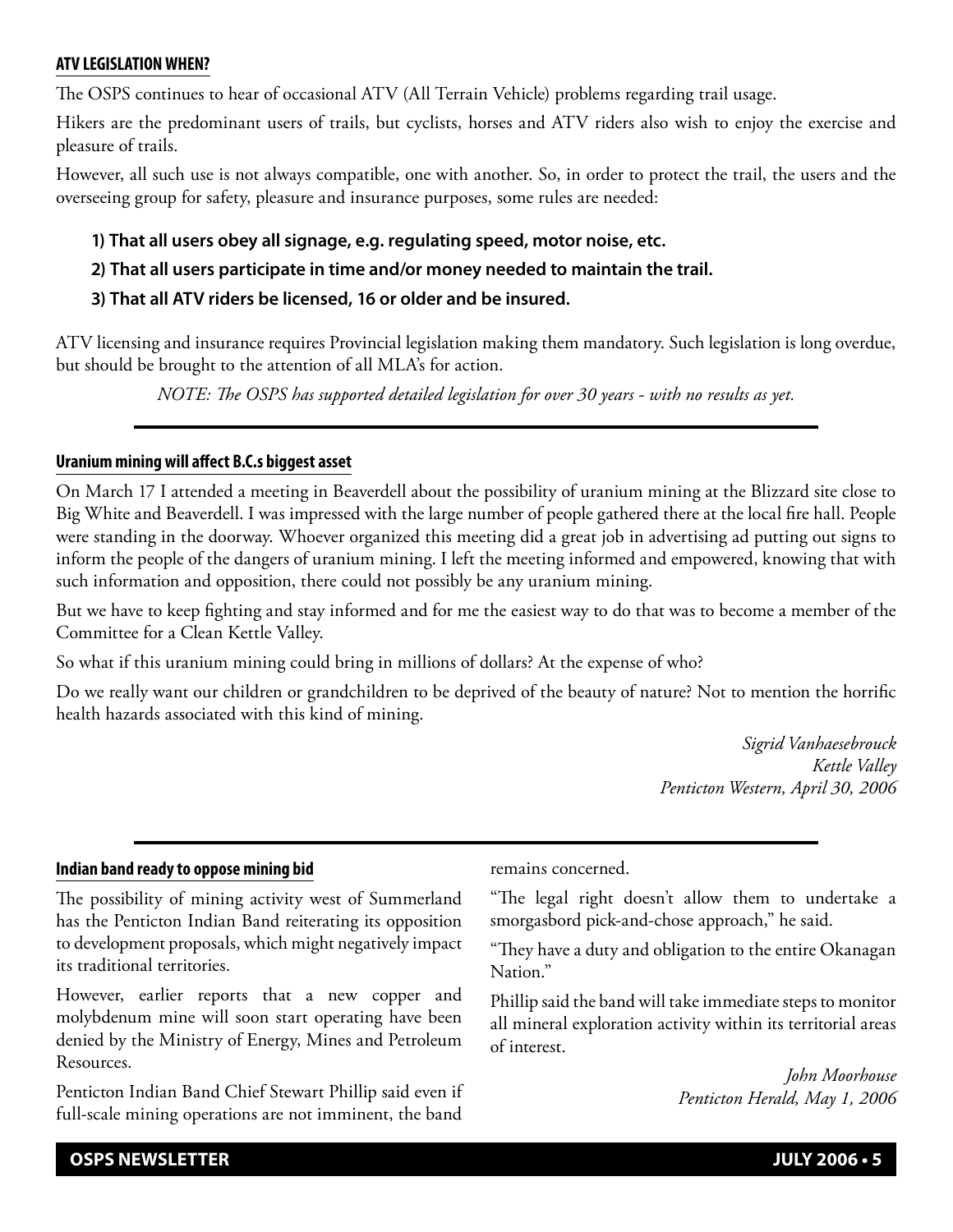#### **Province drops worst polluters list**

It works for David Letterman, but not for the B.C. government.

Environment Minister Barry Penner has defended his decision to drop B.C.'s "top 10 polluters" list, saying he needs to sort out the ministry's computers to begin a new reporting system for environmental offenders.

The annual top 10 list was an innovation of the previous NDP government, and often featured municipal and regional governments as well as industrial polluters.

Penner said it was dropped because it was an arbitrary system that forced ministry staff to arrange information to fit the list.

The issue surfaced after the Sierra Legal Defence Fund tried to do its own top-10 polluter list and applied for ministry records using freedom of information laws. Ministry and environmental group lawyers wrangled over the request, and the ministry calculated that gathering and releasing the information would cost Sierra \$172,947.50.

> *Tom Fletcher Penticton Western, April 21, 2006*

Decentralization will further inequality among people in Canada, by contributing to a piecemeal approach to social programs and eroding the principle of universality. Since the disastrous social transfer cuts in the mid-9's, Canada has seen an explosion of social program cuts and privatization. This has already led to tremendous poverty in Canada, and further decentralization would only make the problem worse. 15.6 per cent of Canadian children live in poverty - substantially more than

in 1989, the year that Parliament unanimously voted to wippe out child poverty by 2000.

Only 38 per cent of unemployed people in Canada qualify for Employment Insurance, compared to close to 80 per cent in 1985.

## **MOUNTAIN GOATS face uphill battle**

A drop in the region's mountain goats has forced a reduction in hunting permits.

Results from the first thorough mountain goat inventory in more than 20 years have shown a more dramatic decline in the mountain goat population that Ministry of Environment wildlife biologist Brian Harris had imaged.

*Penticton Herald, May 12, 2006*

Mountain goat populations, both locally and throughout the region, are down by half or more, according to figures released by the Ministry of Environment.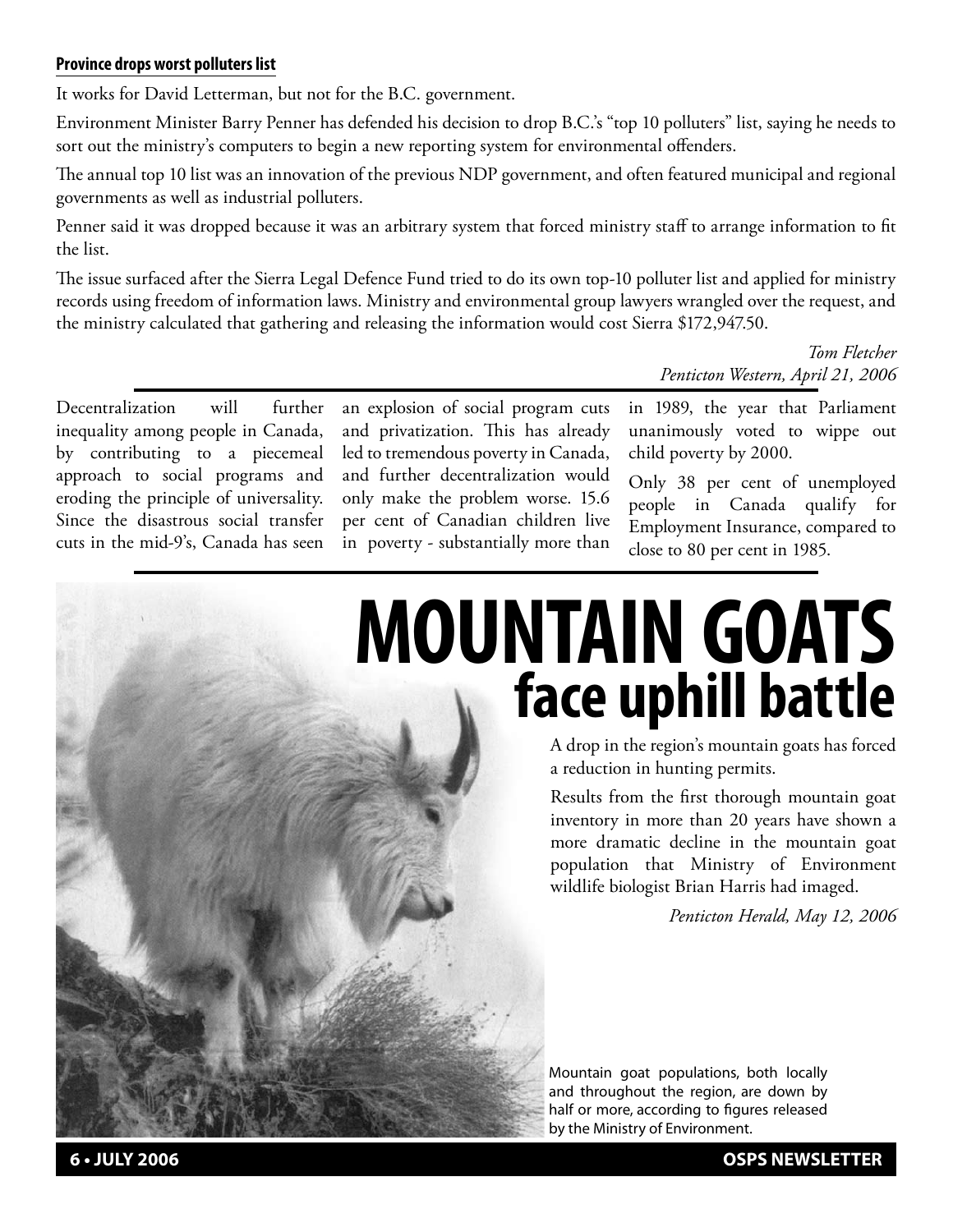#### **Fighting for better access to information – BC pollution**

Keeping up the pressure on British Columbia's Ministry of Environment, Sierra Legal Defence Fund Lawyer Randy Christensen started an inquiry into the provincial government's reluctance to release information on BC's top polluters. The province has asked Sierra for \$172,947.50 to get the information, up from a previous request for \$24,000. Sierra Legal is arguing there should be no charge for the information whatsoever.

Our continuing effort to find out which companies in BC are in violation with pollution laws is paying off. Media reaction has been widespread and supportive. "We will keep trying to make information on polluters readily available to the public until the BC government makes it happen," says Randy Christensen.

In fact, the information was free in BC until mid-2001 when the government stopped publishing it altogether. After two years of repeated requests for the information, and only after several recent high-profile stories in BC news outlets has the BC government spoken out about it. The inquiry will allow Sierra Legal to hold the government's promise to address the issue to account.



Sierra Legal is working to protect vulnerable areas including BC's Columbia River, publicly cited in harm's way before BC stopped publishing data on polluters.

#### **NAFTA environmental promises abandoned**

"The government of Canada is simply not living up to the promises it made to Canadians to protect the environment before it signed onto NAFTA," says Sierra Legal Lawyer Randy Christensen. "This is particularly shameful considering all the concerns and fears that Canadians had expressed at the time, and the constant reassurance from Canada, Mexico and the US that the environment would not be sacrificed."

#### **BC fish farms**

Answering the calls of northern British Columbians concerned about the potential harm open-net salmon farms pose to their communities, Sierra Legal published BC Salmon Aquaculture Expansion: A Citizens' guide to Participating in Decision-Making this past February. The

#### **International focus on Spotted Owl**

Keeping up efforts to save the northern spotted owl, Sierra Legal and other groups are opposing a strategy by the BC government announced in April. BC's plan is a short-term solution - including captivity as a temporary measure that would delay extinction in Canada until shortly after the 2010 Winter Olympics. The coalition is asking the BC government to stop logging the owl's habitat. The conservationists are reaching out to media around the

response was so positive and overwhelming that Staff Lawyer Sean Nixon, who co-authored the guide with Sierra Legal Lawyer Margot Venton, needed to get several more printed and shipped off. Local residents now have an easy-to-follow manual they can use in their efforts to protect wild fish stocks as well as

there own livelihood.

The guide gives citizens practical advice for dealing with the laws and policies concerning fish farms. Providing various scenarios and solutions, it educates citizens how to deal with the different levels of government involved.

world and the story landed a prominent spread in the May-June issue of Canadian Geographic.

Only 22 owls remain in Canada's old growth forests near BC's southwest coast. Given the proximity to the 2010 Olympics Sierra Legal hopes international pressure, along with our ongoing lawsuit, will motivate the BC and federal governments to save the animal from extinction.

> *Sierra Legal Defence Fund June 2006*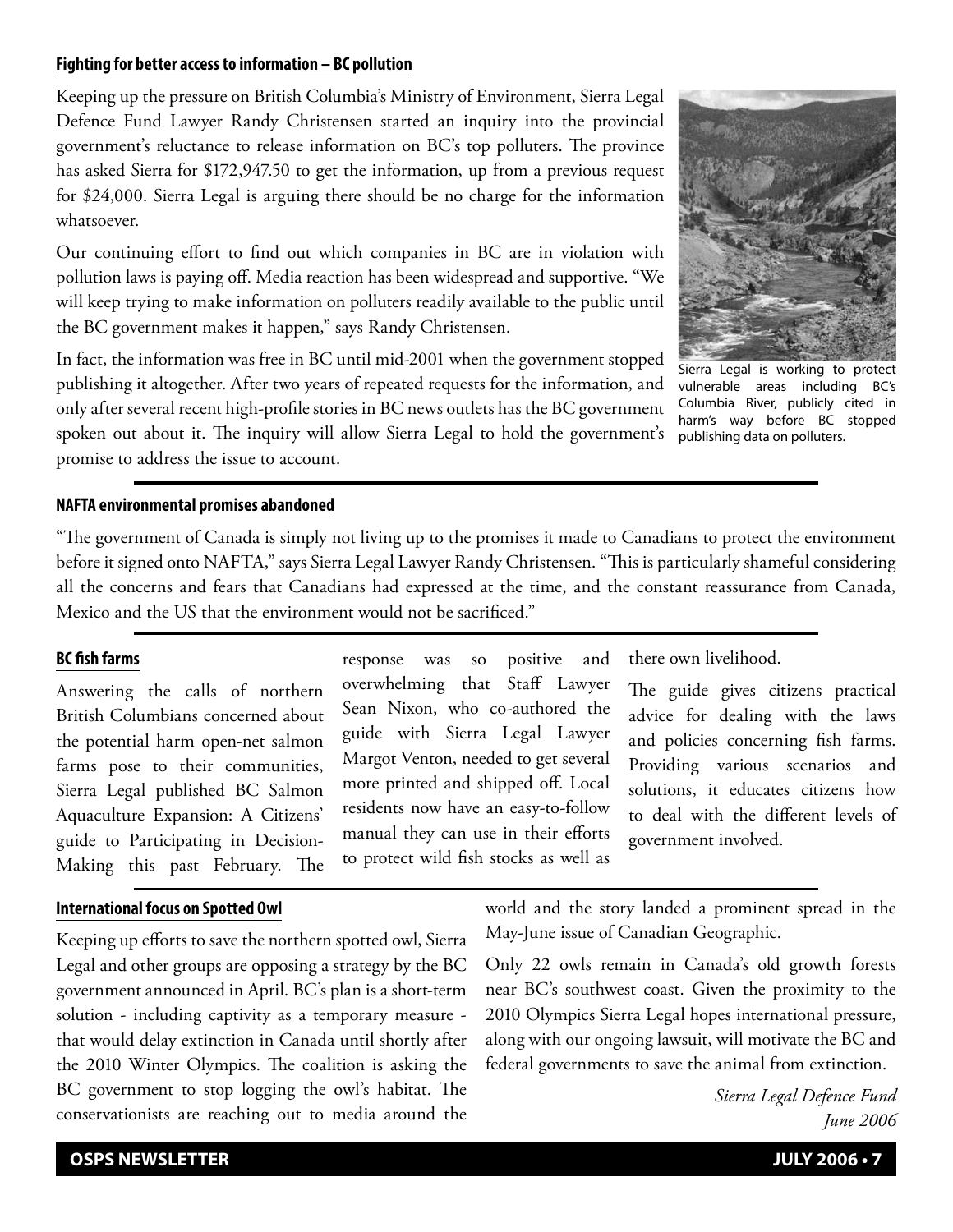#### **Fight over land heats up**

With no management plan in place for area known as Okanagan Vista, some worry region will be damaged beyond repair

Known as Okanagan Vista, the largely unspoiled Crown land is located immediately northwest of Apex Mountain Resort and is growing rapidly in popularity

as a year-round venue for all types of activities – ranging from mountain biking and hiking to c r o s s - c o u nt r y and back-country skiing as well as snowmobiling and snowshoeing.

However, due to the lack of a proper management plan specific to the region, increasing conflict between the motorized and non-motorized



Since 2004, association A cross-country skier and his companion stop to admire the view in the region known as Okanagan Vista, northwest of Apex Mountain Resort.

recreational users as well as increased logging in the area, there is a real concern for its future.

Due to its relatively small size, about six-to-eight square kilometers, members of the Apex Property Owners Association believe the provincial government needs to take action immediately to preserve what is left.

The trail system was developed a number of years ago as a joint initiative of the forest ministry and the Penticton Outdoor Club.

"Since then, the Ministry of Forests has withdrawn from the active recreation role and the Penticton Outdoor Club, because of their concerns about the new liability requirements, has withdrawn. So the net result is with nobody there to enforce it is basically falling apart," said Denis O'Gorman, APOA president and a former assistant several times with Penticton-Okanagan Valley MLS Bill Barisoff without any satisfaction.

"There is an urgency because active logging has taken place this past year," said APOA member Murray Brown. "It's not like we're asking for millions of dollars. It's just a process."

"If it drags on for years, the logging company is long gone from the area."

> *Mark Brett Penticton Herald, May 1, 2006*

deputy minister for the provincial parks ministry.

"Basically, we've got an issue here between motorized and non-motorized recreation and the quality of the trails. And the quality of the experience is to be maintained. And what we're watching year after year is the quality of experience going down."

"We don't have a lot of this close-to-wild terrain left

in basically what is a forest managed landscape. This small area is regionally significant because it's rare, it's high elevation, it's unlogged. It is

While there has been limited logging in the region, informal talks between Weyerhaeuser, which holds the timber rights for the area, have been able to preserve some of the trail areas.

members have met

nice."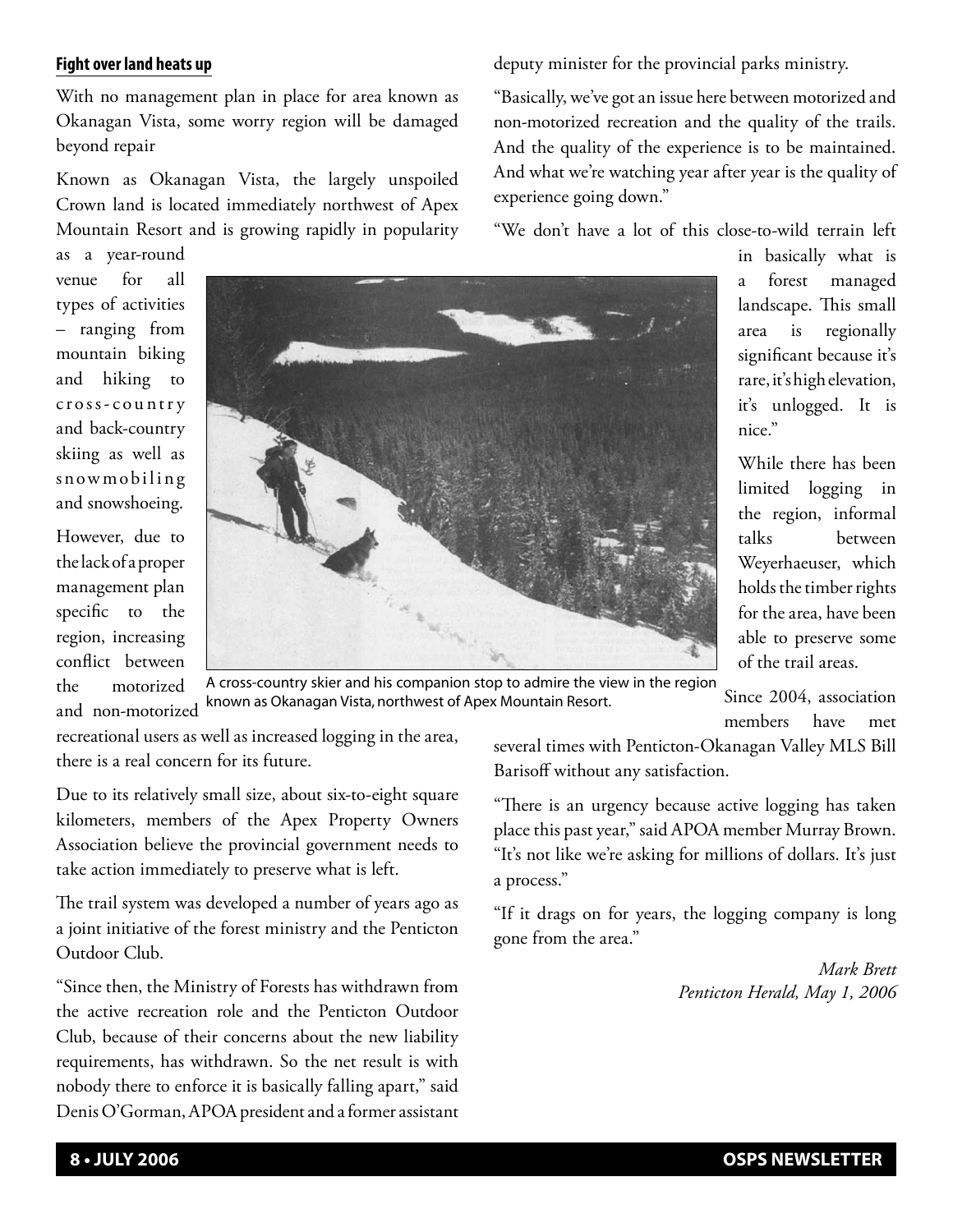#### **Liberals' sweet deal for logger**

It's not as if Weyerhaeuser made any sort of case for a \$200-million gift from B.C. taxpayers.

But the Liberal government gave them one, without getting any identifiable benefit in return.

Weyerhaeuser owned large tree farm licences on Vancouver Island.

In 2004, Weyerhaeuser executives asked the government for a favour. They wanted the private lands – about the size of Manning Provincial Park – taken out of the tree farm licence.

The benefits for the corporation were huge. Land in the tree farm licence was controlled by the government as if it was Crown land. Stringent environmental and replanting requirements, a limit on the rate of harvest, a bar on selling the land for housing and strict controls on raw log exports – they were all part of the deal.

That's why, in the 1950s the government encouraged forest companies to include their private lands in tree farm licences. Government wanted to be able to guarantee sustainable forest management and protect jobs for British Columbians.

Companies that agreed were compensated with additional Crown timber to make up for any lost profits. That's how the private lands became part of the licences.

Now Weyerhaeuser wanted the deal cancelled. The benefits to the corporation would be huge – between \$18 million and \$24 million a year in extra profits.

But what about taxpayers? They had already compensated the company for including the land in the tree farm licences. The local communities and the province both stood to benefit for decades from the ability to manage the land in the best interests of British Columbians. Why give that up?

A ministry briefing note for de Jong at the time didn't even contemplate the idea of a gift to the corporation. It assumed Weyerhaeuser would pay taxpayers compensation. But even with that assumption, the ministry recommended that de Jong just say no to Weyerhaeuser.

For starters, the ministry briefing note warned de Jong that communities and forest workers considered the tree farm agreement a "social contract" that ensured local areas benefited from the forests and that sustainable management would mean jobs for their children. (That concern was prescient; the change allowed more log exports and cost local jobs.)

Senior ministry officials also said it would be difficult to get fair compensation from Weyerhaeuser and warned of a political backlash.

The only significant benefits cited were making the corporation happy and perhaps placating the U.S. in the softwood dispute (although that sure didn't work).

But de Jong rejected the ministry recommendation. About 70,000 hectares were removed from the tree farm licence. Within a few months, Weyerhaeuser was in negotiations to sell the whole operation business to Brascan, which ultimately paid \$1.4 billion for it.

The government's gift was worth \$15 million to \$24 million a year in extra corporate profits.

Add to that the ability to take the land out of forest production and sell it for housing, and you have a benefit worth at least \$200 million.

Why did the government do it? De Jong wouldn't respond to questions. Coleman isn't offering any answers. A deal was done, he says, but that's it.

It's none of your business.

FOOTNOTE: The New Democrats raised the issue in the legislature, but got no sensible answers from Coleman. "There was still a deal done," he acknowledged in reply to a question from NDP forest critic Bob Simpson. "The member is telling the House pieces of what he thinks he understood took place at the time, but he actually has no idea what the total agreement was, because it isn't public."

*Penticton Herald, June 9, 2006*